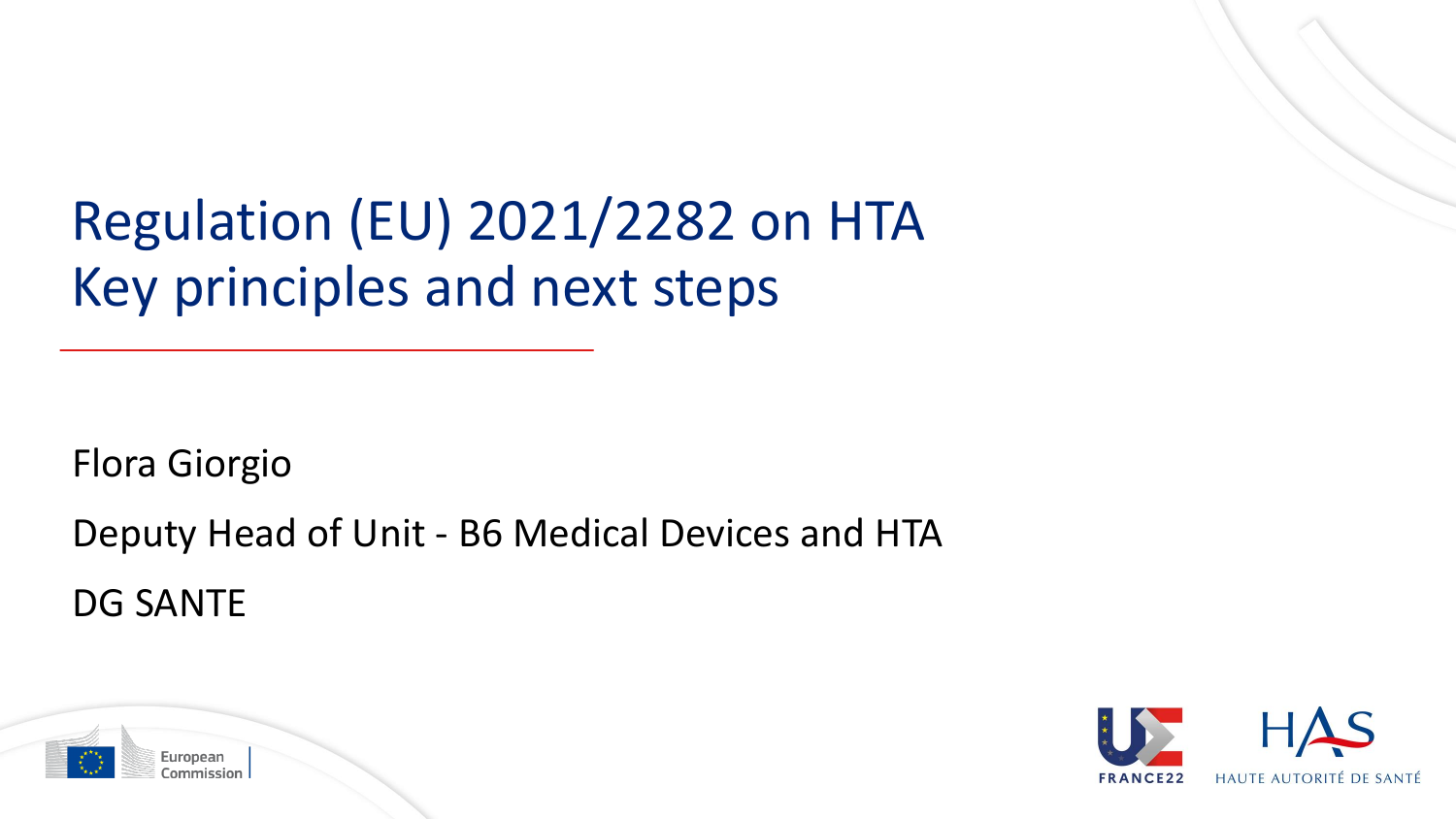## HTA Regulation - Key principles

- **Joint work** on common **scientific, clinical aspects** of HTA
- Joint work **driven by Member State HTA bodies**
- Ensure **high quality, timeliness and transparency**
- Ensure **use of joint work in national HTA processes**
- **Member States** remain responsible for:
	- Drawing **conclusions on added value** for their health system
	- Taking **decisions on pricing & reimbursement**
- **Addresses stakeholders' engagement in joint work**
- **Progressive implementation**

European

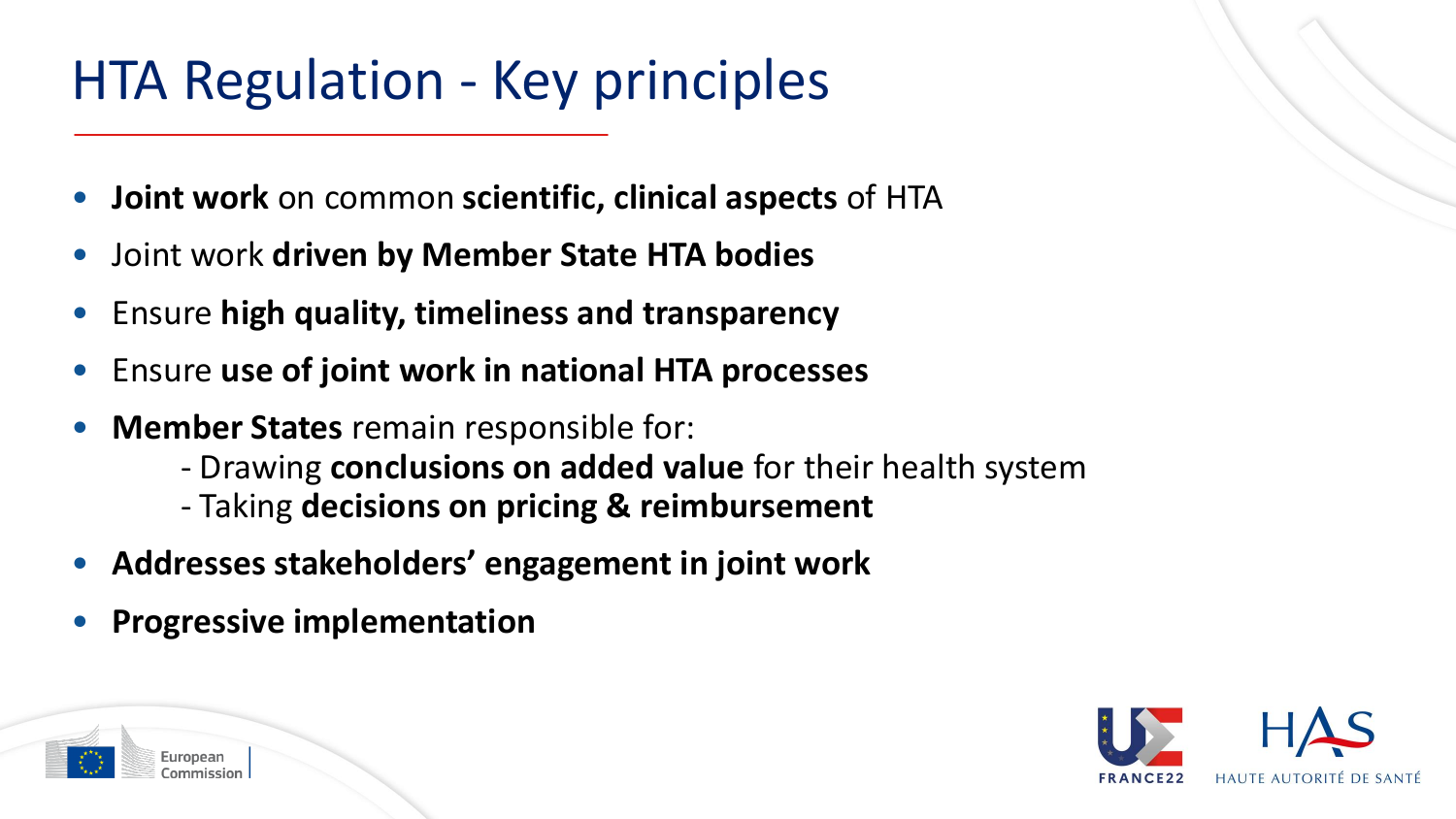## HTA Regulation - Governance